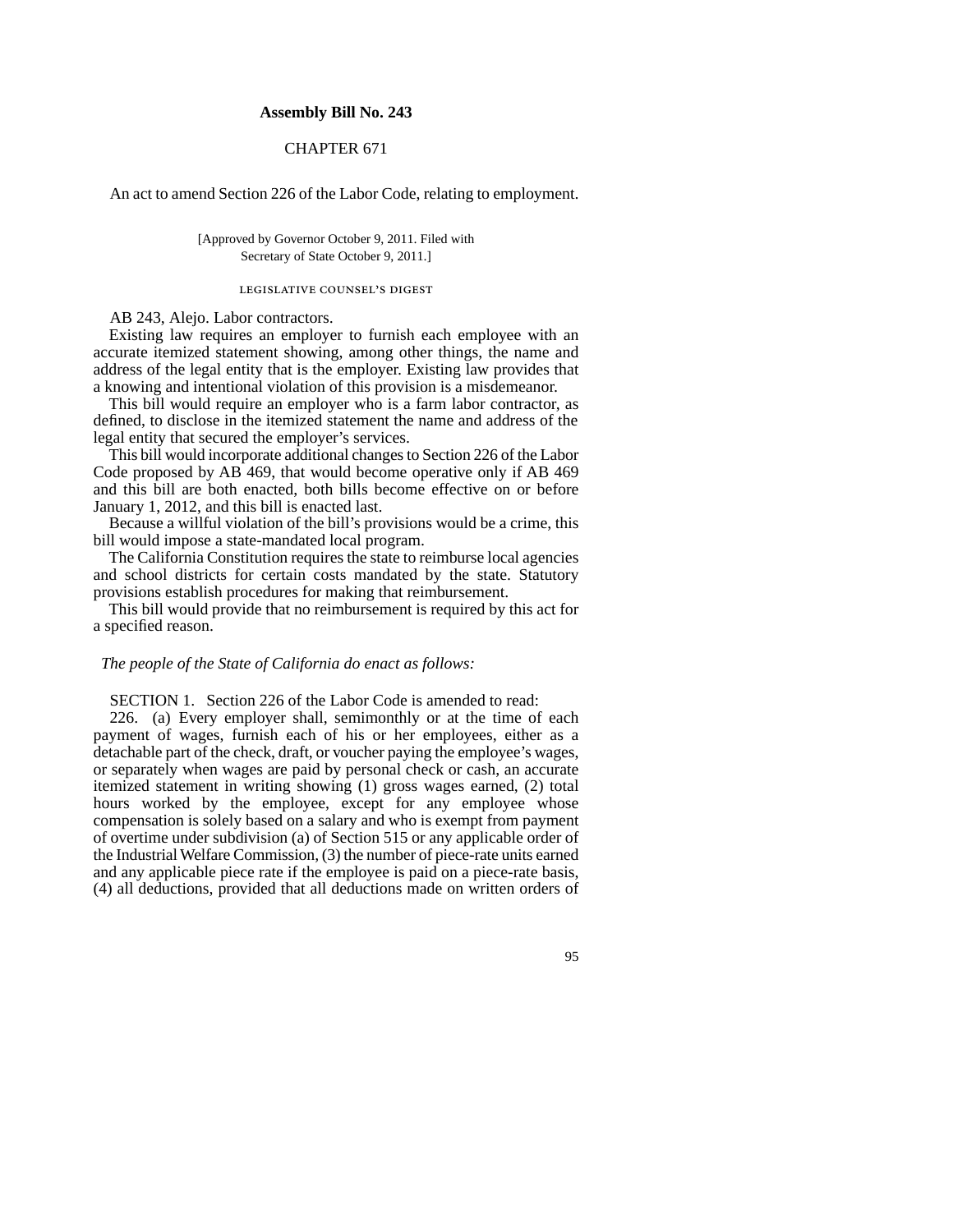the employee may be aggregated and shown as one item, (5) net wages earned, (6) the inclusive dates of the period for which the employee is paid, (7) the name of the employee and the last four digits of his or her social security number or an employee identification number other than a social security number, (8) the name and address of the legal entity that is the employer and, if the employer is a farm labor contractor, as defined in subdivision (b) of Section 1682, the name and address of the legal entity that secured the services of the employer, and (9) all applicable hourly rates in effect during the pay period and the corresponding number of hours worked at each hourly rate by the employee. The deductions made from payment of wages shall be recorded in ink or other indelible form, properly dated, showing the month, day, and year, and a copy of the statement or a record of the deductions shall be kept on file by the employer for at least three years at the place of employment or at a central location within the State of California.

(b) An employer that is required by this code or any regulation adopted pursuant to this code to keep the information required by subdivision (a) shall afford current and former employees the right to inspect or copy records pertaining to their employment, upon reasonable request to the employer. The employer may take reasonable steps to ensure the identity of a current or former employee. If the employer provides copies of the records, the actual cost of reproduction may be charged to the current or former employee.

(c) An employer who receives a written or oral request to inspect or copy records pursuant to subdivision (b) pertaining to a current or former employee shall comply with the request as soon as practicable, but no later than 21 calendar days from the date of the request. A violation of this subdivision is an infraction. Impossibility of performance, not caused by or a result of a violation of law, shall be an affirmative defense for an employer in any action alleging a violation of this subdivision. An employer may designate the person to whom a request under this subdivision will be made.

(d) This section does not apply to any employer of any person employed by the owner or occupant of a residential dwelling whose duties are incidental to the ownership, maintenance, or use of the dwelling, including the care and supervision of children, or whose duties are personal and not in the course of the trade, business, profession, or occupation of the owner or occupant.

(e) An employee suffering injury as a result of a knowing and intentional failure by an employer to comply with subdivision (a) is entitled to recover the greater of all actual damages or fifty dollars (\$50) for the initial pay period in which a violation occurs and one hundred dollars (\$100) per employee for each violation in a subsequent pay period, not exceeding an aggregate penalty of four thousand dollars (\$4,000), and is entitled to an award of costs and reasonable attorney's fees.

(f) A failure by an employer to permit a current or former employee to inspect or copy records within the time set forth in subdivision (c) entitles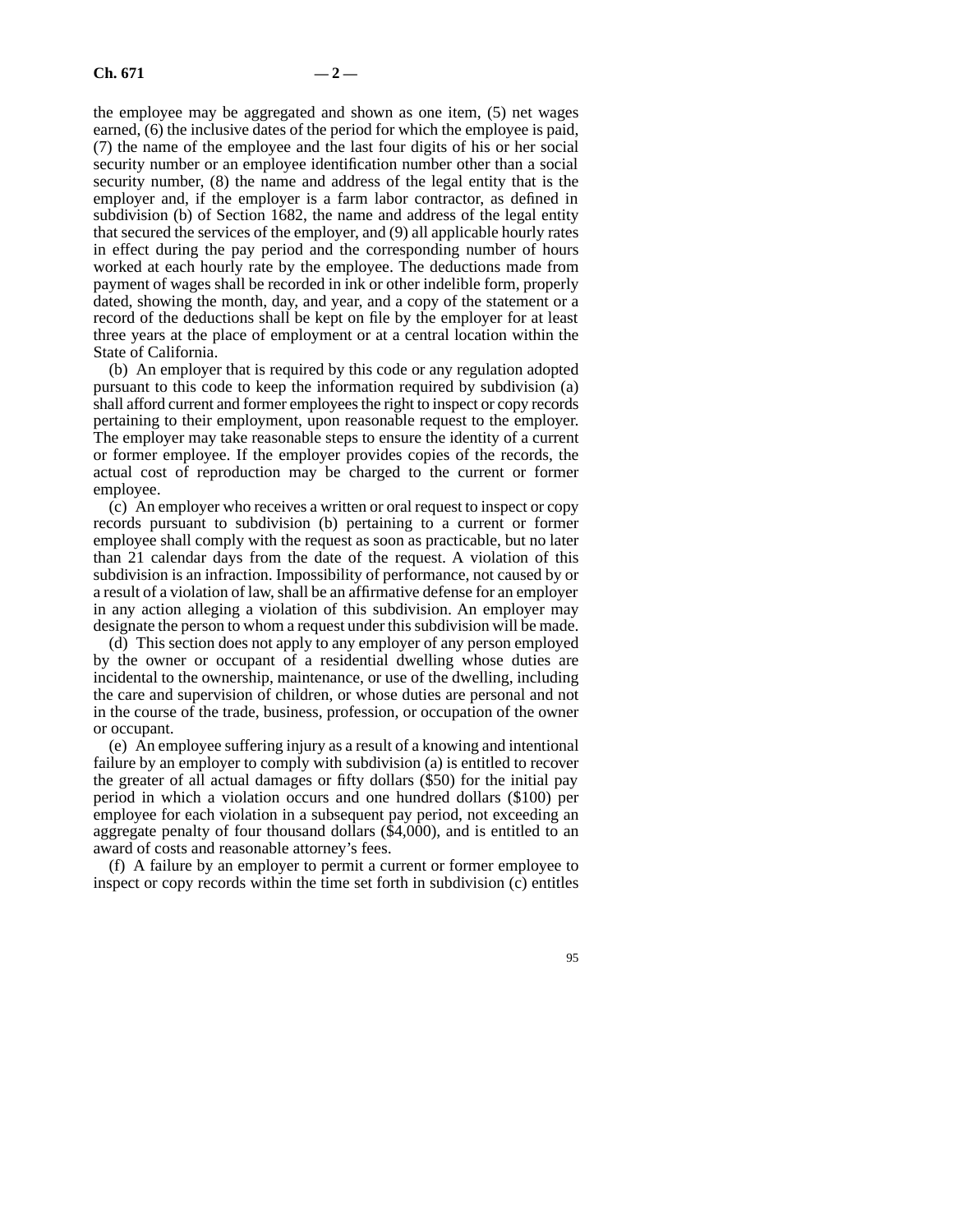the current or former employee or the Labor Commissioner to recover a seven-hundred-fifty-dollar (\$750) penalty from the employer.

(g) The listing by an employer of the name and address of the legal entity that secured the services of the employer in the itemized statement required by subdivision (a) shall not create any liability on the part of that legal entity.

(h) An employee may also bring an action for injunctive relief to ensure compliance with this section, and is entitled to an award of costs and reasonable attorney's fees.

(i) This section does not apply to the state, to any city, county, city and county, district, or to any other governmental entity, except that if the state or a city, county, city and county, district, or other governmental entity furnishes its employees with a check, draft, or voucher paying the employee's wages, the state or a city, county, city and county, district, or other governmental entity shall use no more than the last four digits of the employee's social security number or shall use an employee identification number other than the social security number on the itemized statement provided with the check, draft, or voucher.

SEC. 1.5. Section 226 of the Labor Code is amended to read:

226. (a) Every employer shall, semimonthly or at the time of each payment of wages, furnish each of his or her employees, either as a detachable part of the check, draft, or voucher paying the employee's wages, or separately when wages are paid by personal check or cash, an accurate itemized statement in writing showing (1) gross wages earned, (2) total hours worked by the employee, except for any employee whose compensation is solely based on a salary and who is exempt from payment of overtime under subdivision (a) of Section 515 or any applicable order of the Industrial Welfare Commission, (3) the number of piece-rate units earned and any applicable piece rate if the employee is paid on a piece-rate basis, (4) all deductions, provided that all deductions made on written orders of the employee may be aggregated and shown as one item, (5) net wages earned, (6) the inclusive dates of the period for which the employee is paid, (7) the name of the employee and the last four digits of his or her social security number or an employee identification number other than a social security number, (8) the name and address of the legal entity that is the employer and, if the employer is a farm labor contractor, as defined in subdivision (b) of Section 1682, the name and address of the legal entity that secured the services of the employer, and (9) all applicable hourly rates in effect during the pay period and the corresponding number of hours worked at each hourly rate by the employee. The deductions made from payment of wages shall be recorded in ink or other indelible form, properly dated, showing the month, day, and year, and a copy of the statement and the record of the deductions shall be kept on file by the employer for at least three years at the place of employment or at a central location within the State of California.

(b) An employer that is required by this code or any regulation adopted pursuant to this code to keep the information required by subdivision (a) shall afford current and former employees the right to inspect or copy records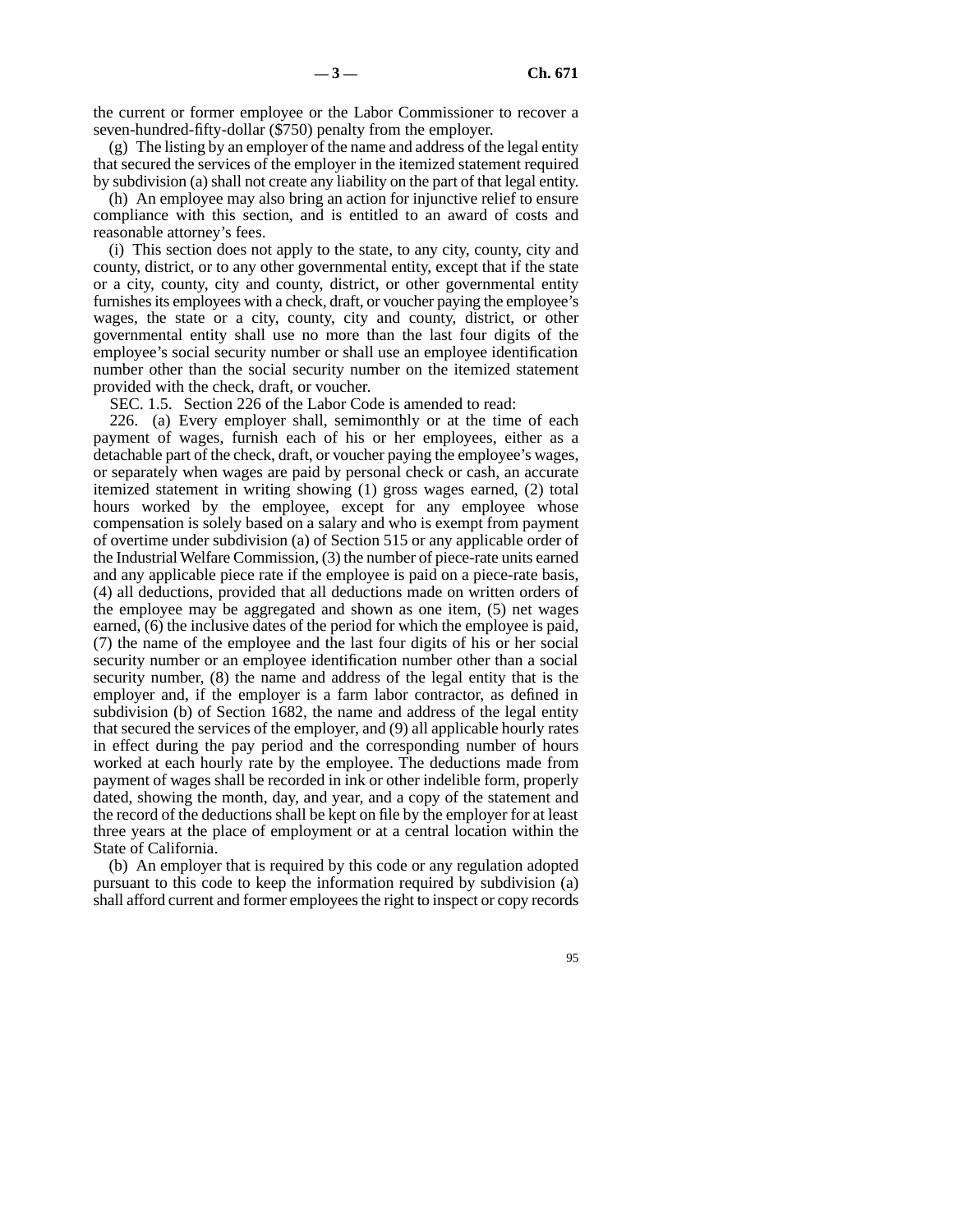pertaining to their employment, upon reasonable request to the employer. The employer may take reasonable steps to ensure the identity of a current or former employee. If the employer provides copies of the records, the actual cost of reproduction may be charged to the current or former employee.

(c) An employer who receives a written or oral request to inspect or copy records pursuant to subdivision (b) pertaining to a current or former employee shall comply with the request as soon as practicable, but no later than 21 calendar days from the date of the request. A violation of this subdivision is an infraction. Impossibility of performance, not caused by or a result of a violation of law, shall be an affirmative defense for an employer in any action alleging a violation of this subdivision. An employer may designate the person to whom a request under this subdivision will be made.

(d) This section does not apply to any employer of any person employed by the owner or occupant of a residential dwelling whose duties are incidental to the ownership, maintenance, or use of the dwelling, including the care and supervision of children, or whose duties are personal and not in the course of the trade, business, profession, or occupation of the owner or occupant.

(e) An employee suffering injury as a result of a knowing and intentional failure by an employer to comply with subdivision (a) is entitled to recover the greater of all actual damages or fifty dollars (\$50) for the initial pay period in which a violation occurs and one hundred dollars (\$100) per employee for each violation in a subsequent pay period, not exceeding an aggregate penalty of four thousand dollars (\$4,000), and is entitled to an award of costs and reasonable attorney's fees.

(f) A failure by an employer to permit a current or former employee to inspect or copy records within the time set forth in subdivision (c) entitles the current or former employee or the Labor Commissioner to recover a seven-hundred-fifty-dollar (\$750) penalty from the employer.

(g) The listing by an employer of the name and address of the legal entity that secured the services of the employer in the itemized statement required by subdivision (a) shall not create any liability on the part of that legal entity.

(h) An employee may also bring an action for injunctive relief to ensure compliance with this section, and is entitled to an award of costs and reasonable attorney's fees.

(i) This section does not apply to the state, to any city, county, city and county, district, or to any other governmental entity, except that if the state or a city, county, city and county, district, or other governmental entity furnishes its employees with a check, draft, or voucher paying the employee's wages, the state or a city, county, city and county, district, or other governmental entity shall use no more than the last four digits of the employee's social security number or shall use an employee identification number other than the social security number on the itemized statement provided with the check, draft, or voucher.

SEC. 2. Section 1.5 of this bill incorporates amendments to Section 226 of the Labor Code proposed by both this bill and Assembly Bill 469. It shall